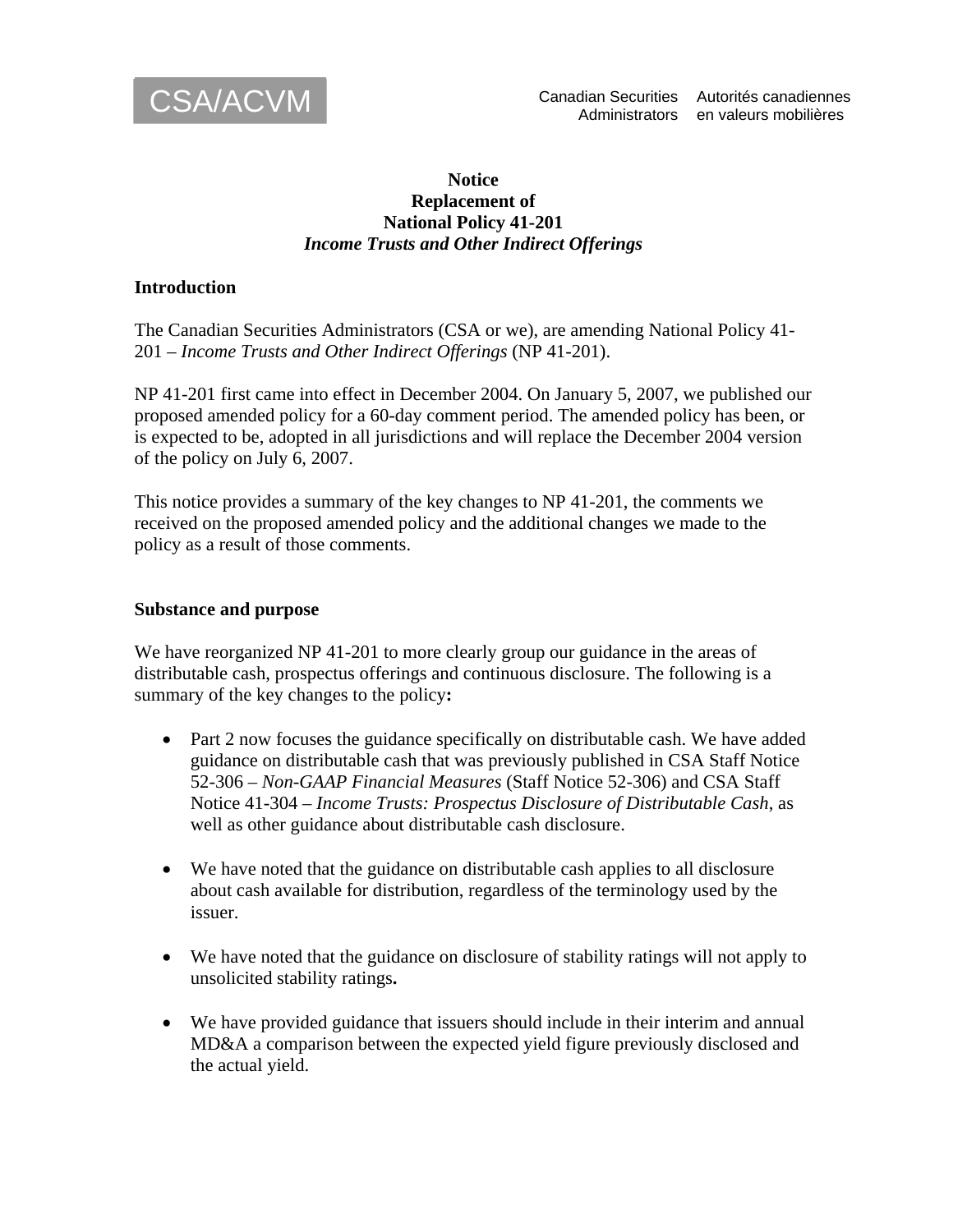- We have provided guidance on the presentation of distributable cash figures. We believe this disclosure should accompany all disclosures of distributable cash, including those contained in sales and marketing materials.
- We have clarified the content of the undertakings we expect for insider reporting and financial information of subsidiaries and the circumstances under which we expect these undertakings to be provided.
- We have clarified our expectations of MD&A disclosure of distributed cash.
- We have clarified our guidance on the disclosure of differences between corporate law protections and those provided by an issuer's declaration of trust.

### **Summary of written comments**

We received submissions from 12 commenters during the comment period. See Appendix A for a list of the commenters and Appendix B for a summary of their comments and our responses. We would like to thank everyone who provided us with comments.

### **Canadian Performance Reporting Board Interpretive Release**

When we published the policy for comment, we noted that the Canadian Performance Reporting Board (CPRB) of The Canadian Institute of Chartered Accountants had published for comment a draft interpretive release to the CICA publication, *Management's Discussion and Analysis: Guidance on Preparation and Disclosure*. This release provided the CPRB's views on the measurement and disclosure of distributable cash in MD&A by income trusts and other flow-through entities. We noted that we were looking forward to discussing with the CPRB the comments that they received on their draft interpretive release. We have reviewed these comments and would like to thank the CPRB for their co-operation and input.

The distributable cash guidance in this policy is intended to promote transparent disclosure for investors with respect to presentations of distributable cash. We understand that the CPRB is considering changes to its draft guidance in response to comments received and it plans to provide guidance not only on disclosure but also on a standardized measure of distributable cash derived directly from historical financial statements prepared in accordance with GAAP.

We will evaluate the form and impact of the final CPRB guidance when it is published. However, based on our current understanding of the likely content of the CPRB guidance, we believe that presentation of the standardized measure of distributable cash defined in the guidance is consistent with the objectives of the policy. Further, additional disclosure in MD&A consistent with the framework provided in the CPRB guidance would contribute to achieving the disclosure objectives of the policy.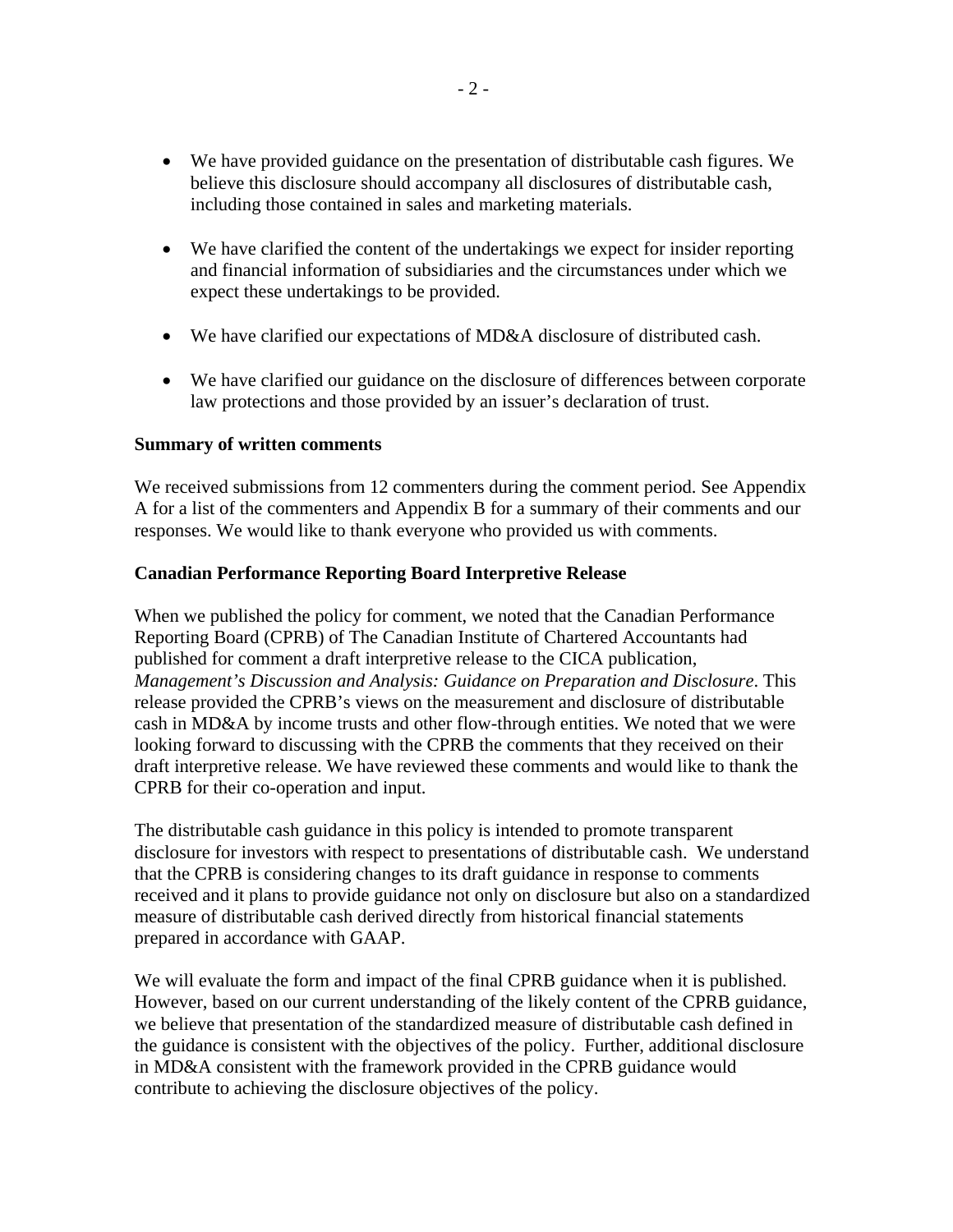#### **Additional changes to the policy**

After considering the comments, we made some changes to the proposed policy that was published for comment in January 2007. We do not believe these changes are material and are not republishing the policy for a further comment period. These changes are summarized in Appendix C.

If you have questions, please contact any of the following:

Sonny Randhawa Ontario Securities Commission Telephone: (416) 593-2380 E-mail: srandhawa@osc.gov.on.ca

Kyler Wells Ontario Securities Commission Telephone: (416) 593-8229 E-mail: kwells@osc.gov.on.ca

Lara Gaede Alberta Securities Commission Telephone: (403) 297-4223 E-mail: lara.gaede@seccom.ab.ca

Jennifer Wong Alberta Securities Commission Telephone: (403) 297-3617 E-mail: jennifer.wong@seccom.ab.ca

Manuele Albrino British Columbia Securities Commission Telephone: (604) 899-6641 E-mail: malbrino@bcsc.bc.ca

Michael Moretto British Columbia Securities Commission Telephone: (604) 899- 6767 E-mail: mmoretto@bcsc.bc.ca

Céline Morin Autorité des marchés financiers Telephone: (514) 395-0337 ext. 4395 E-mail: celine.morin@ lautorite.qc.ca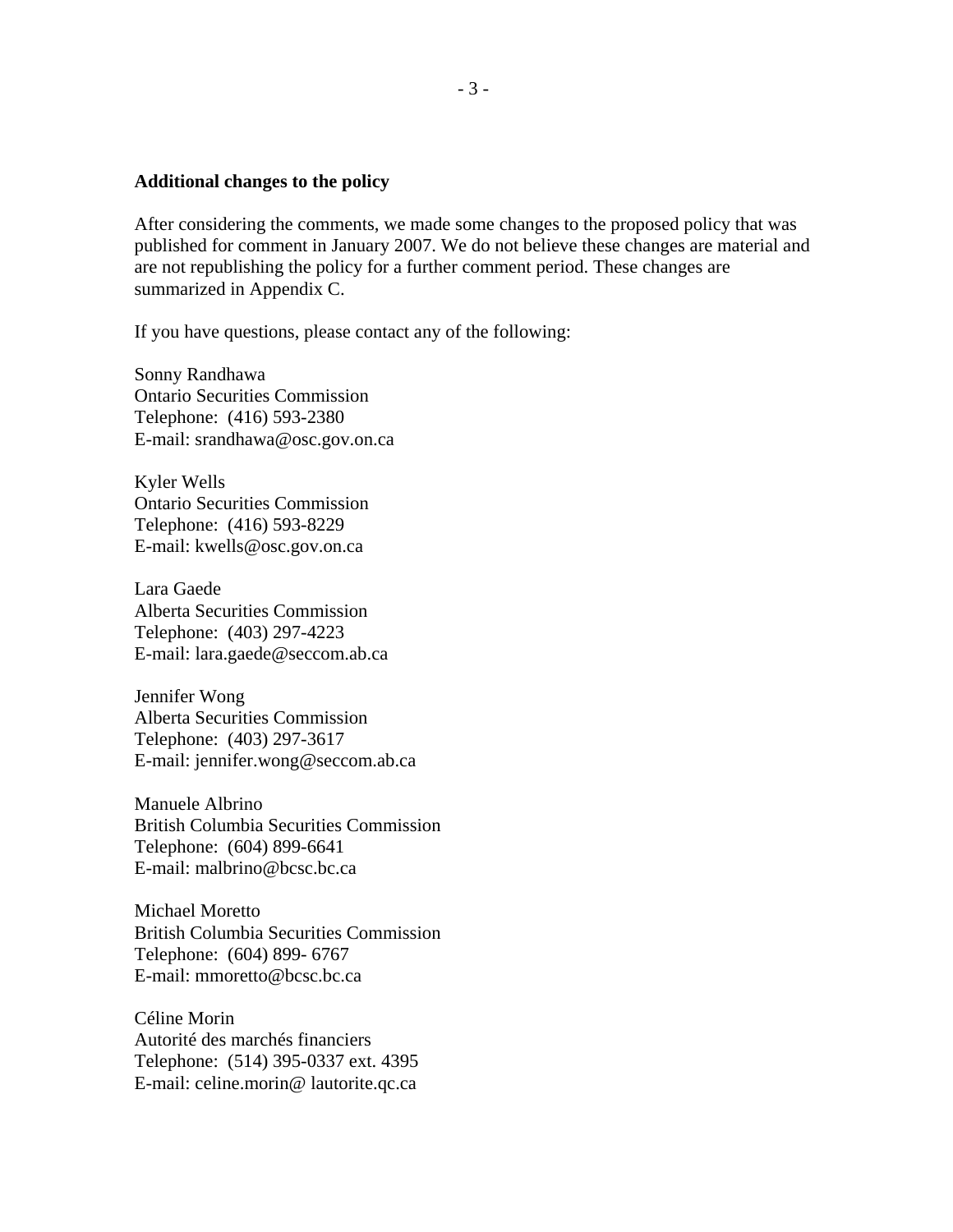Nicole Parent Autorité des marchés financiers Telephone: (514) 395-0337 ext. 4455 E-mail: nicole.parent@lautorite.qc.ca

Tony Herdzik Saskatchewan Financial Services Commission Telephone: (306) 787-5849 E-mail: therdzik@sfsc.gov.sk.ca

Wayne Bridgeman The Manitoba Securities Commission Telephone: (204) 945-4905 E-mail: wayne.bridgeman@gov.mb.ca

Donna Gouthro Nova Scotia Securities Commission Telephone: (902) 424-7077 E-mail: gouthrdm@gov.ns.ca

July 6, 2007.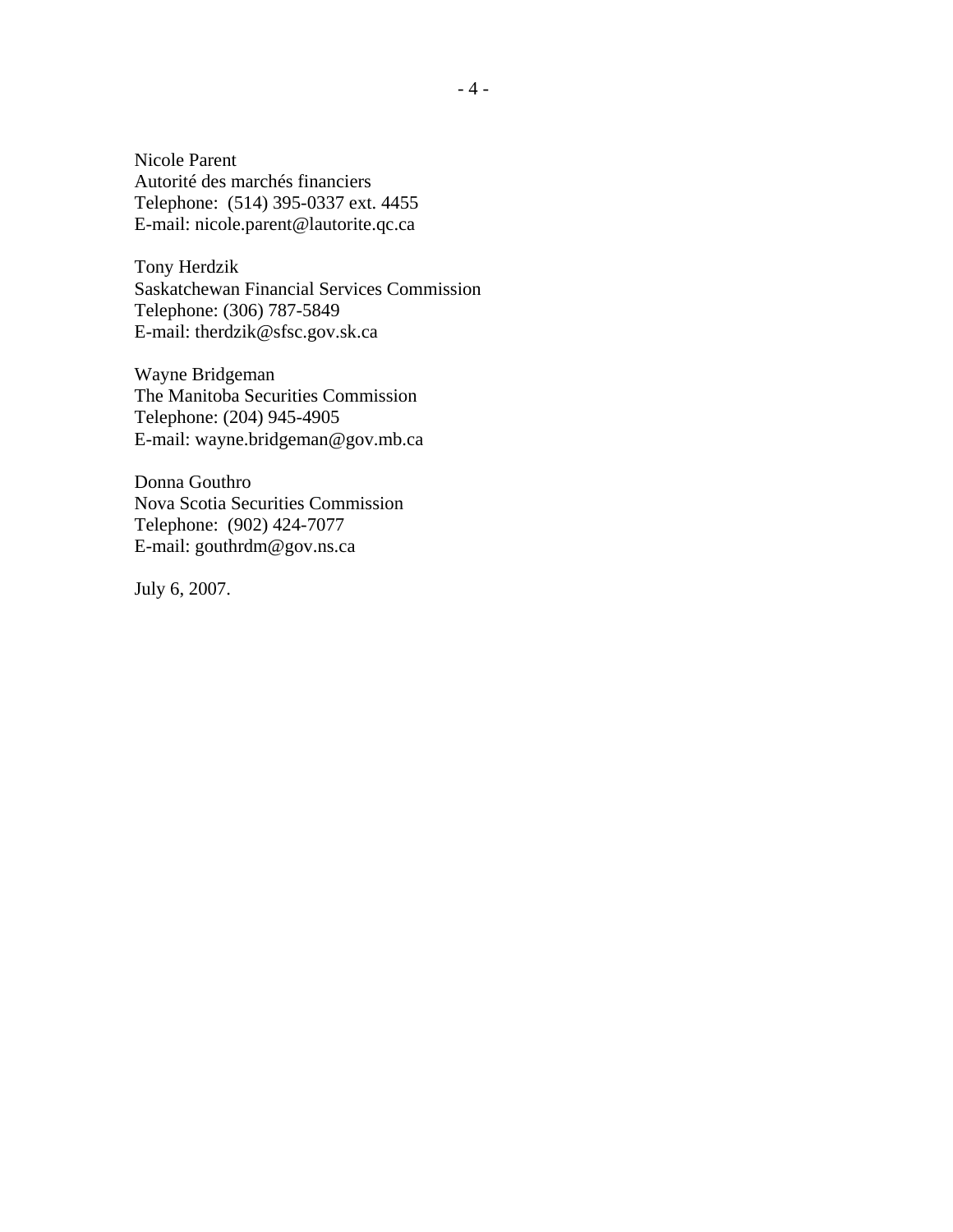# **Appendix A**

### **List of commenters**

|     | Commenter                                                | Name                  | Date              |
|-----|----------------------------------------------------------|-----------------------|-------------------|
| 1.  | Standard & Poor's<br>Canada                              | Kevin Hibbert         | February 15, 2007 |
| 2.  | Canadian Oil Sands<br>Limited                            | Ryan M. Kubik         | February 26, 2007 |
| 3.  | The Canadian<br>Institute of<br>Chartered<br>Accountants | Kevin Dancey          | March 2, 2007     |
| 4.  | <b>Enerplus Resources</b><br>Fund                        | Robert J. Waters      | March 2, 2007     |
| 5.  | <b>Ontario Teacher's</b><br>Pension Plan                 | <b>Brian Gibson</b>   | March 6, 2007     |
| 6.  | <b>Canadian Coalition</b><br>for Good<br>Governance      | David R. Beatty       | March 6, 2007     |
| 7.  | <b>Torys LLP</b>                                         | <b>James Scarlett</b> | March 6, 2007     |
| 8.  | Financial<br>Executives<br>International                 | Alister Cowan         | March 6, 2007     |
| 9.  | Pengrowth<br>Corporation                                 | Chris Webster         | March 6, 2007     |
| 10. | Canadian<br>Association of<br><b>Income Funds</b>        | Margaret M. Lefebvre  | March 6, 2007     |
| 11. | Global Financial<br>Group                                | Robert Hudson         | March 6, 2007     |
| 12. | <b>ARC Resources</b><br>Ltd.                             | John P. Dielwart      | March 6, 2007     |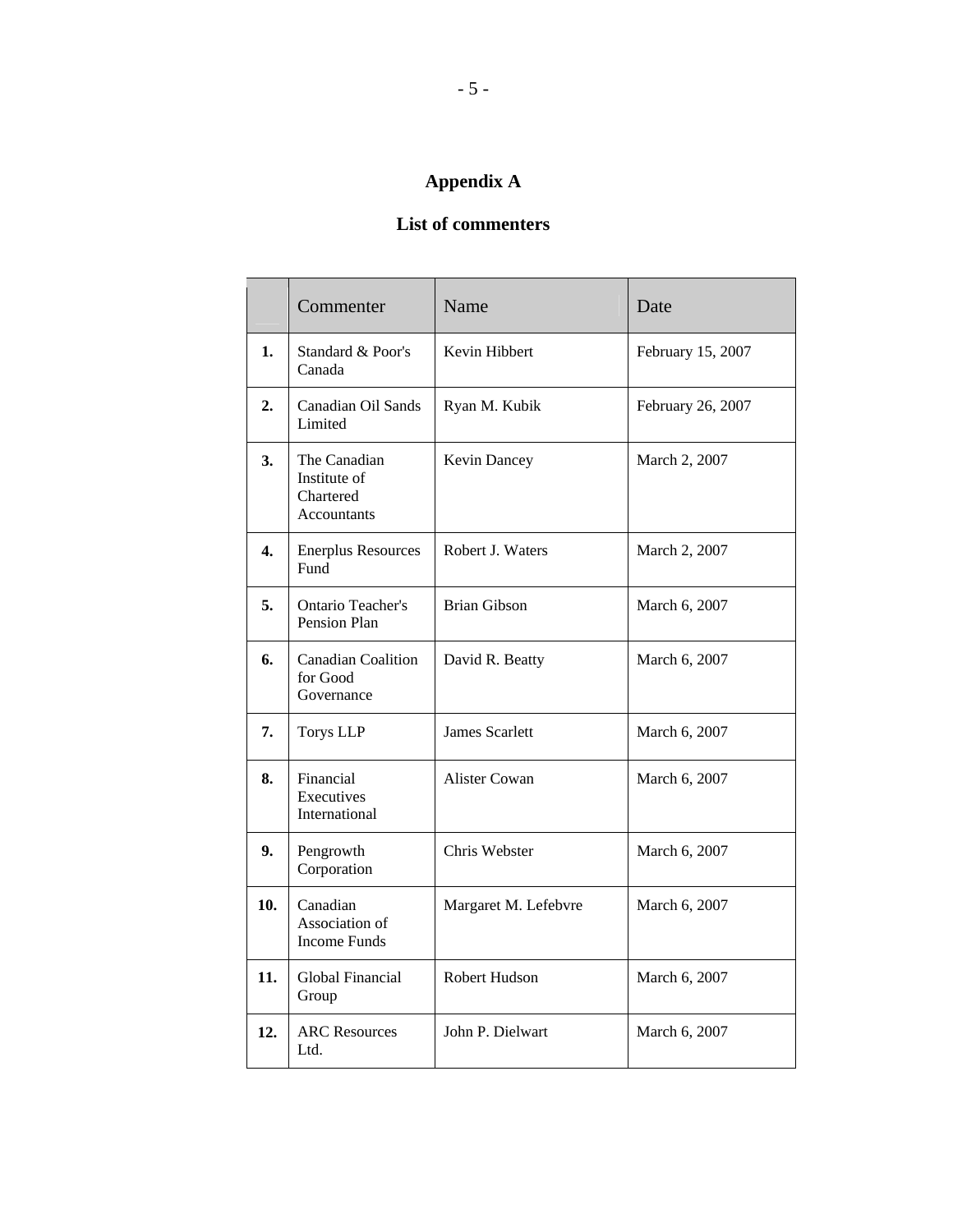# **Appendix B**

# **Summary of comments on the proposed amended NP 41-201**

| <b>Item</b>      | <b>Reference</b>               | <b>Summarized comment</b>                                                                                                                                                                                                                                                                              | <b>CSA</b> response                                                                                                                                                                                                                                                                                                          |
|------------------|--------------------------------|--------------------------------------------------------------------------------------------------------------------------------------------------------------------------------------------------------------------------------------------------------------------------------------------------------|------------------------------------------------------------------------------------------------------------------------------------------------------------------------------------------------------------------------------------------------------------------------------------------------------------------------------|
| 1.               | General                        | Two commenters suggested that the work of the<br>CSA in the policy be made into a rule.                                                                                                                                                                                                                | We have considered the<br>comment and continue to<br>believe that a principles-based<br>policy approach to the<br>regulation of income trusts<br>and other indirect offering<br>structures is the appropriate<br>regulatory course and that<br>there is currently no<br>justification for turning the<br>policy into a rule. |
| 2.               | General                        | Four commenters suggested that the same<br>concerns being addressed by the policy should be<br>equally applied to corporations.                                                                                                                                                                        | We acknowledge the<br>comment and note that the<br>policy applies to indirect<br>offering structures, including<br>those in corporate form.                                                                                                                                                                                  |
| 3.               | General                        | Two commenters questioned whether the policy<br>would apply to trusts that do not use non-GAAP<br>measures such as "distributable cash".                                                                                                                                                               | The presentation of non-<br>GAAP measures, such as<br>distributable cash, is optional<br>disclosure for trusts. The<br>distributable cash guidance in<br>the policy only applies to<br>trusts that present non-GAAP<br>measures.                                                                                             |
| $\overline{4}$ . | Distributable<br>Cash Part 2.1 | Four commenters encouraged the CSA to<br>incorporate the Canadian Performance Reporting<br>Board's (CPRB) draft interpretive release relating<br>to the definition of distributable cash, in order to<br>provide greater certainty and consistency with<br>respect to the application of this concept. | We acknowledge the<br>comment and, where<br>appropriate, we have made<br>changes to the policy to more<br>closely align with the CPRB<br>draft guidance.                                                                                                                                                                     |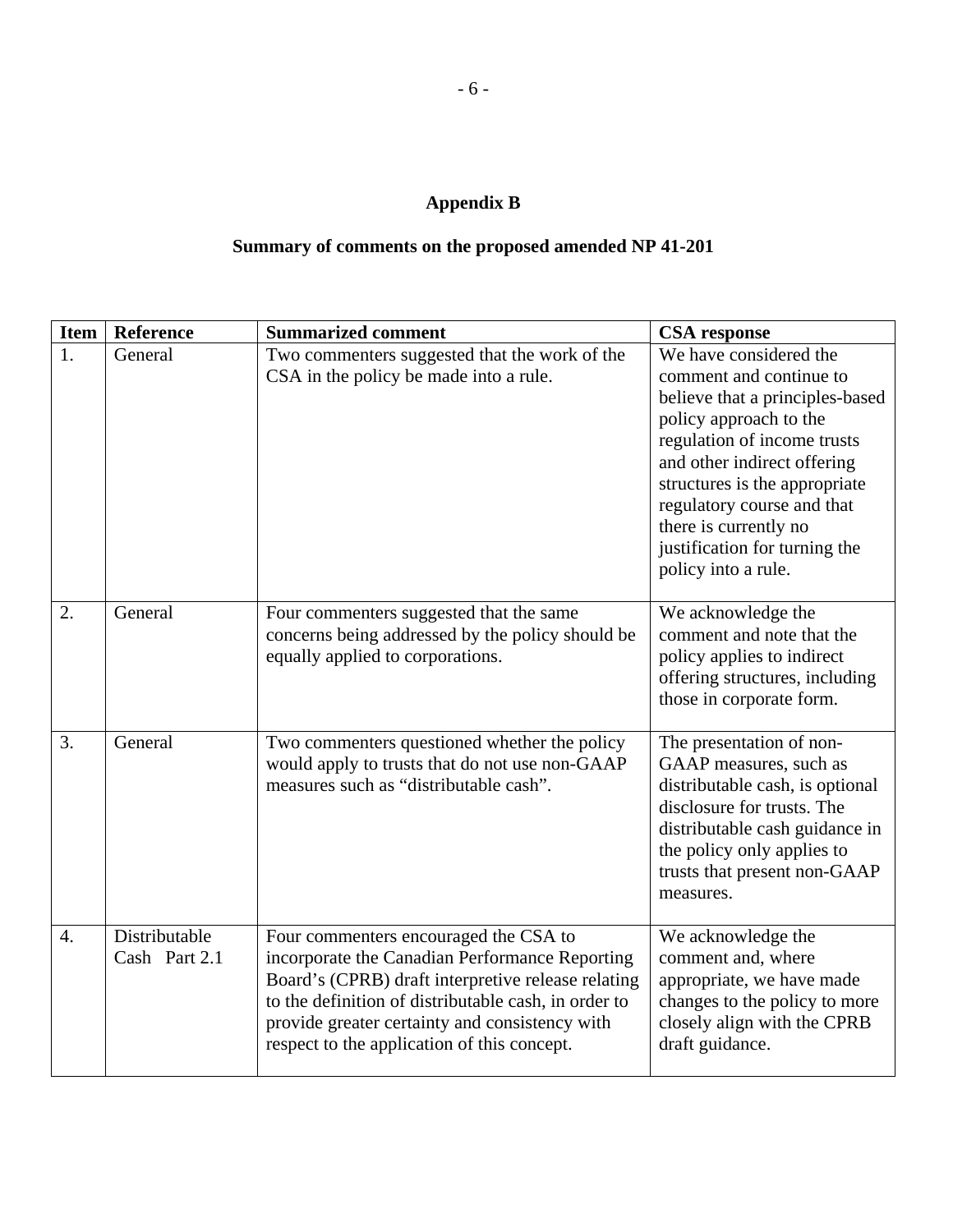| 5. | Distributable<br>$Cash - Part 2.1$                | Three commenters expressed their support for the<br>CSA's principles-based disclosure guidance for<br>distributable cash. The commenters believed that<br>a prescribed calculation for distributable cash<br>may not be meaningful and would reduce the<br>information's usefulness. The commenters also<br>believe that standardizing the concept of<br>distributable cash would result in undue<br>credibility on the amount and over-reliance by<br>investors. | We acknowledge these<br>comments and continue to<br>believe that a principles-based<br>policy approach to the<br>regulation of income trusts<br>and other indirect offering<br>structures is the appropriate<br>regulatory course.                                                                                                                                                                                        |
|----|---------------------------------------------------|-------------------------------------------------------------------------------------------------------------------------------------------------------------------------------------------------------------------------------------------------------------------------------------------------------------------------------------------------------------------------------------------------------------------------------------------------------------------|---------------------------------------------------------------------------------------------------------------------------------------------------------------------------------------------------------------------------------------------------------------------------------------------------------------------------------------------------------------------------------------------------------------------------|
| 6. | Distributable<br>$Cash - Part 2.1$                | One commenter suggested that distributable cash<br>and distributable income should not be used<br>interchangeably since cash and income have<br>different meanings.                                                                                                                                                                                                                                                                                               | We acknowledge the<br>comment and note that it is<br>the responsibility of the issuer<br>to ensure that it uses<br>appropriate non-GAAP<br>terminology to describe its<br>cash available for distribution.<br>As set out in the policy, we<br>expect the guidance regarding<br>distributable cash to apply to<br>other non-GAAP terms used<br>to describe the amount<br>available for distribution to<br>securityholders. |
| 7. | Distributable<br>$Cash - Part 2.1$                | One commenter suggested that the use of<br>discretionary adjustments would defeat the<br>objective of comparability.                                                                                                                                                                                                                                                                                                                                              | We acknowledge the<br>comment and continue to<br>believe that issuers should be<br>permitted to make appropriate<br>adjustments to the<br>distributable cash<br>reconciliation.<br>We expect that if an issuer<br>makes a discretionary<br>adjustment to its distributable<br>cash reconciliation, the<br>guidance in Part 2.7 will<br>apply.                                                                             |
| 8. | Distributable<br>Cash - Parts 2.2,<br>2.4 and 2.5 | Two commenters suggested that income trusts<br>should not discuss "cash available for<br>distribution", but rather only "cash distributed",<br>and focus on key financial measures such as "net                                                                                                                                                                                                                                                                   | We agree and have<br>recommended in Part 6.5.2<br>that issuers provide a<br>summary of actual cash                                                                                                                                                                                                                                                                                                                        |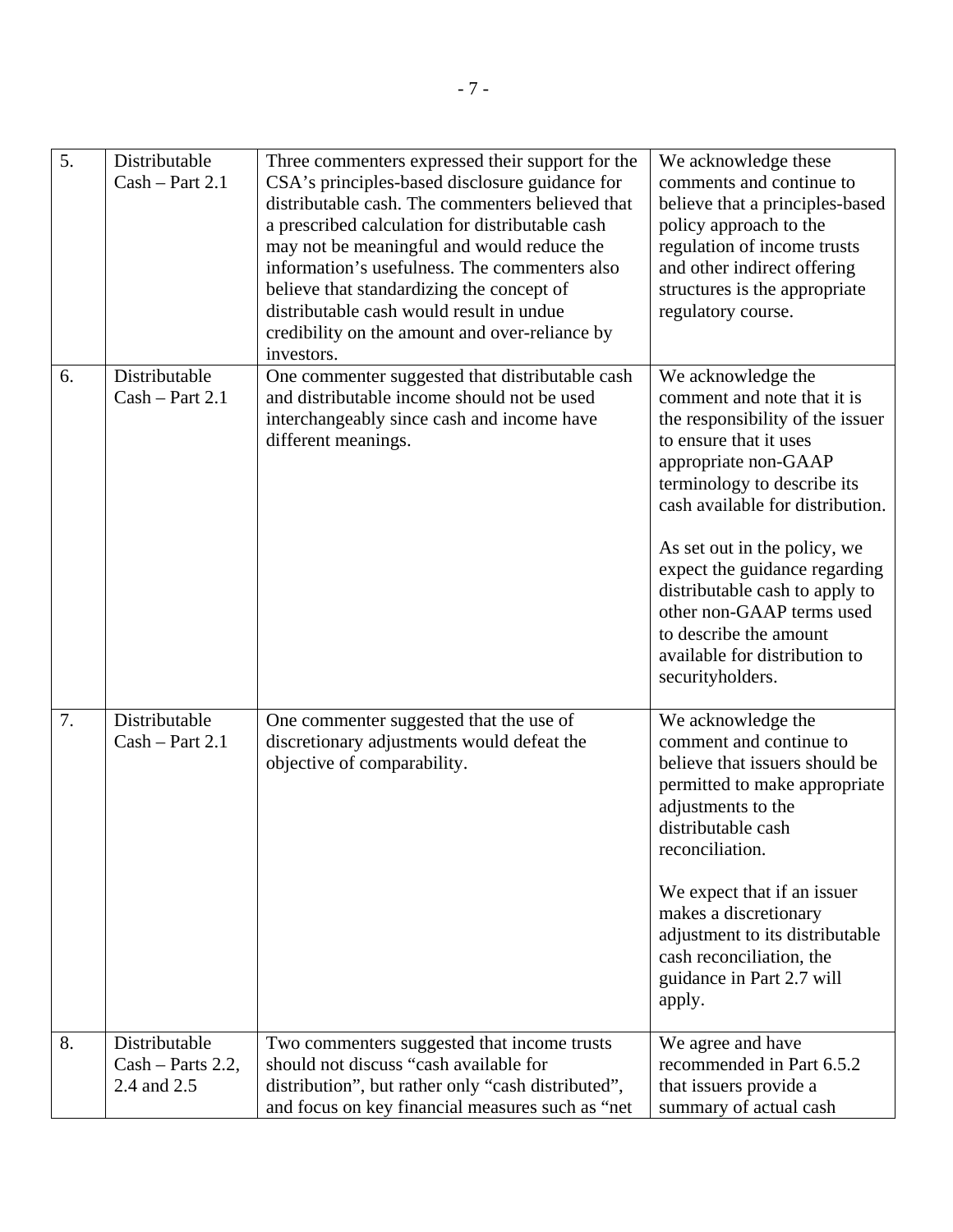|     |                                    | income" and "cash flow". If distributable cash is<br>to be provided, then the calculation would be<br>derived from and reconciled to the GAAP<br>financial statements and combined with<br>disclosure containing a discussion of the reasons<br>for, and the difference between distributable cash<br>and the actual cash distributions paid.                           | distributions paid as<br>compared to net income and<br>cash flows from operating<br>activities.<br>We believe that a summary of<br>the main elements of a trust's<br>performance will assist<br>investors in assessing the<br>financial condition of the trust<br>and, in turn, the sustainability<br>of the trust's distributions.<br>A discussion of the reasons<br>for the difference between<br>distributable cash and actual<br>distributions paid should<br>accompany the summary. |
|-----|------------------------------------|-------------------------------------------------------------------------------------------------------------------------------------------------------------------------------------------------------------------------------------------------------------------------------------------------------------------------------------------------------------------------|------------------------------------------------------------------------------------------------------------------------------------------------------------------------------------------------------------------------------------------------------------------------------------------------------------------------------------------------------------------------------------------------------------------------------------------------------------------------------------------|
| 9.  | Distributable<br>$Cash - Part 2.3$ | One commenter suggested that income trusts<br>should fully disclose their distribution policies,<br>including any amount of distributable cash<br>retained in a reserve fund for future distributions,<br>and that there should be a commentary on how<br>the reserve fund is maintained, how it is funded<br>and whether there has been any past usage of the<br>fund. | We have considered this<br>comment and are of the view<br>that the provisions of item 1.6<br>- Liquidity of Form 51-102F1<br>MD&A would generally<br>require this information to be<br>disclosed in the MD&A.                                                                                                                                                                                                                                                                            |
| 10. | Distributable<br>$Cash - Part 2.6$ | One commenter stated that cash flows from<br>operating activities before non-cash working<br>capital is a more appropriate and widely used<br>measure for comparison with distributed cash<br>than cash flows from operating activities<br>including changes in non-cash working capital.                                                                               | We believe a distributable<br>cash reconciliation should<br>begin with cash flows from<br>operating activities; a figure<br>that can be derived from an<br>issuer's GAAP financial<br>statements. "Cash flows from<br>operating activities before<br>non-cash working capital" is<br>not a recognized GAAP<br>measure.                                                                                                                                                                   |
| 11. | Distributable<br>$Cash - Part 2.7$ | One commenter suggested that the proposal to<br>discuss the work done by the issuer to ensure the<br>completeness and reasonableness of the<br>disclosure may not be practical or useful.                                                                                                                                                                               | We disagree. Disclosure<br>about what was done to<br>support an underlying<br>assumption for a reconciling<br>adjustment is important                                                                                                                                                                                                                                                                                                                                                    |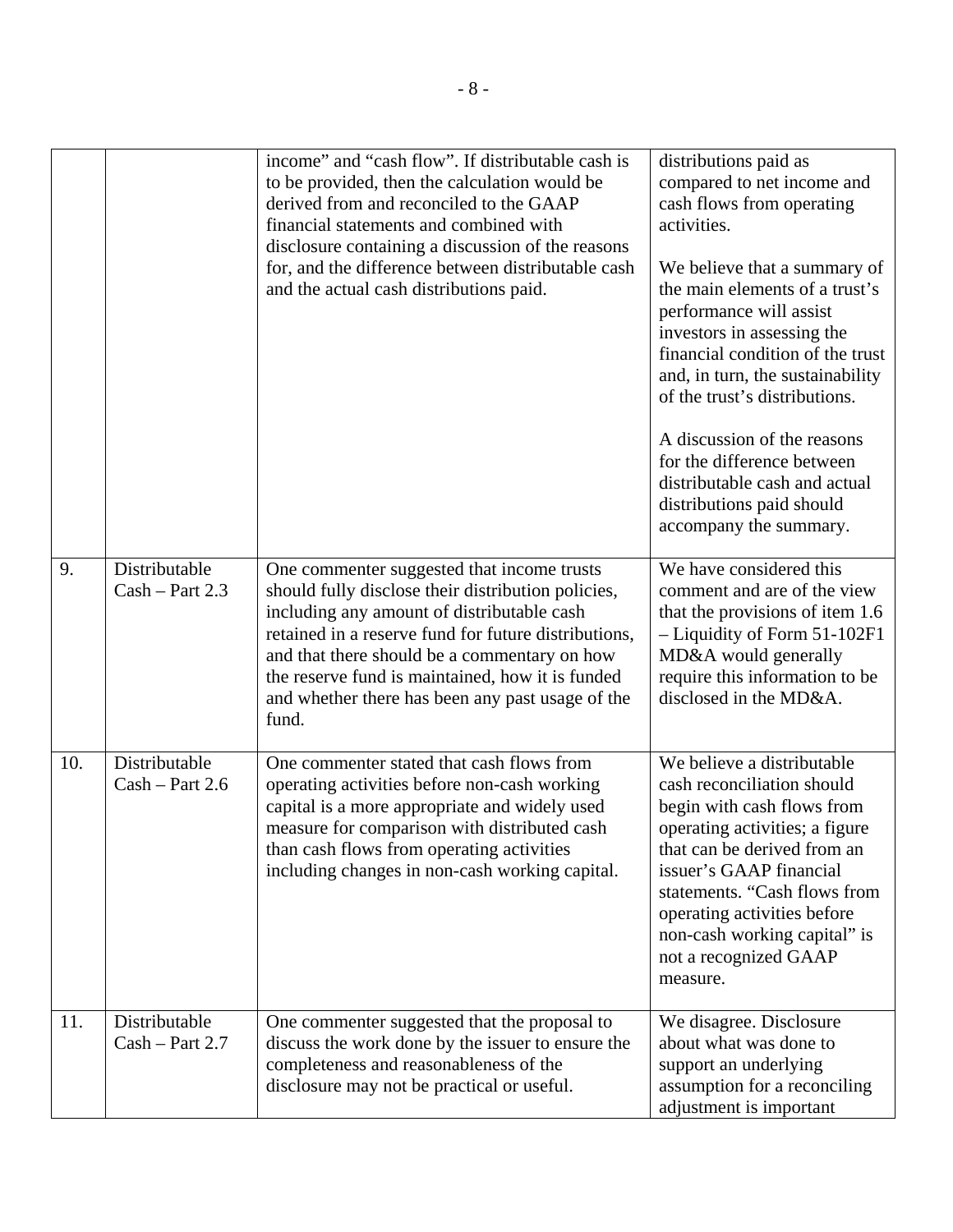|     |                                                                       |                                                                                                                                                                                                                                                                                                                                                                                                                                                                                                                                                                                                                                                                                                                                                                                                                                                      | information for investors.                                                                                                                                                                                                                                                                                                                                                                                                    |
|-----|-----------------------------------------------------------------------|------------------------------------------------------------------------------------------------------------------------------------------------------------------------------------------------------------------------------------------------------------------------------------------------------------------------------------------------------------------------------------------------------------------------------------------------------------------------------------------------------------------------------------------------------------------------------------------------------------------------------------------------------------------------------------------------------------------------------------------------------------------------------------------------------------------------------------------------------|-------------------------------------------------------------------------------------------------------------------------------------------------------------------------------------------------------------------------------------------------------------------------------------------------------------------------------------------------------------------------------------------------------------------------------|
| 12. | Distributable<br>$Cash - Part 2.7$                                    | Two commenters suggested that the proposals in<br>sections 2.6 and 2.7 which suggest that issuers<br>provide information allowing investors to<br>anticipate distributable cash amounts and the<br>sustainability of distributions is akin to asking<br>issuer to prepare a forecast.<br>For example, the statement under section 2.7 that<br>the determination of distributable cash uses<br>"supportable assumptions given management's<br>judgement about the most probable set of<br>economic conditions" implies that management<br>has an ability to forecast such economic<br>conditions.<br>Further, a requirement to "disclose all factors,<br>events or conditions that are likely to occur in the<br>future that may impact the sustainability of future<br>distributions" would be very difficult for any<br>management team to achieve. | We disagree. The disclosure<br>expectations in sections 2.6<br>and 2.7 of the policy are<br>consistent with our<br>expectations for other types of<br>forward-looking information.<br>We strongly believe issuers<br>and their management are in<br>the best position to evaluate<br>and discuss events or<br>conditions that are likely to<br>occur in the future that may<br>impact the sustainability of<br>distributions. |
| 13  | Distributable<br>$Cash - Part 2.7$                                    | One commenter suggested that information<br>relating to provisions that stipulate when an<br>original vendor's entitlement to distributions<br>ceases to be subordinated is important because<br>these provisions affect the amount of future<br>distributions.                                                                                                                                                                                                                                                                                                                                                                                                                                                                                                                                                                                      | We acknowledge this<br>comment and note that this<br>information is generally<br>disclosed in the IPO<br>prospectus and the material<br>contracts filed with the IPO.<br>We are of the view that the<br>provisions of item $1.6$ –<br>Liquidity of Form 51-102F1<br>MD&A require this<br>information to be disclosed in<br>the MD&A.                                                                                          |
| 14. | Distributable<br>$Cash -$<br>Maintenance of<br>Productive<br>Capacity | One commenter suggested that the concept of<br>"maintenance of productive capacity" must take<br>into account that the cyclical nature of commodity<br>prices influences the investment decision process<br>of natural resource based income trusts.                                                                                                                                                                                                                                                                                                                                                                                                                                                                                                                                                                                                 | We acknowledge this<br>comment and note that the<br>particular variables<br>underlying the concept of<br>"maintenance of productive<br>capacity" may vary from<br>issuer to issuer. Our intent is<br>that issuers consider their                                                                                                                                                                                              |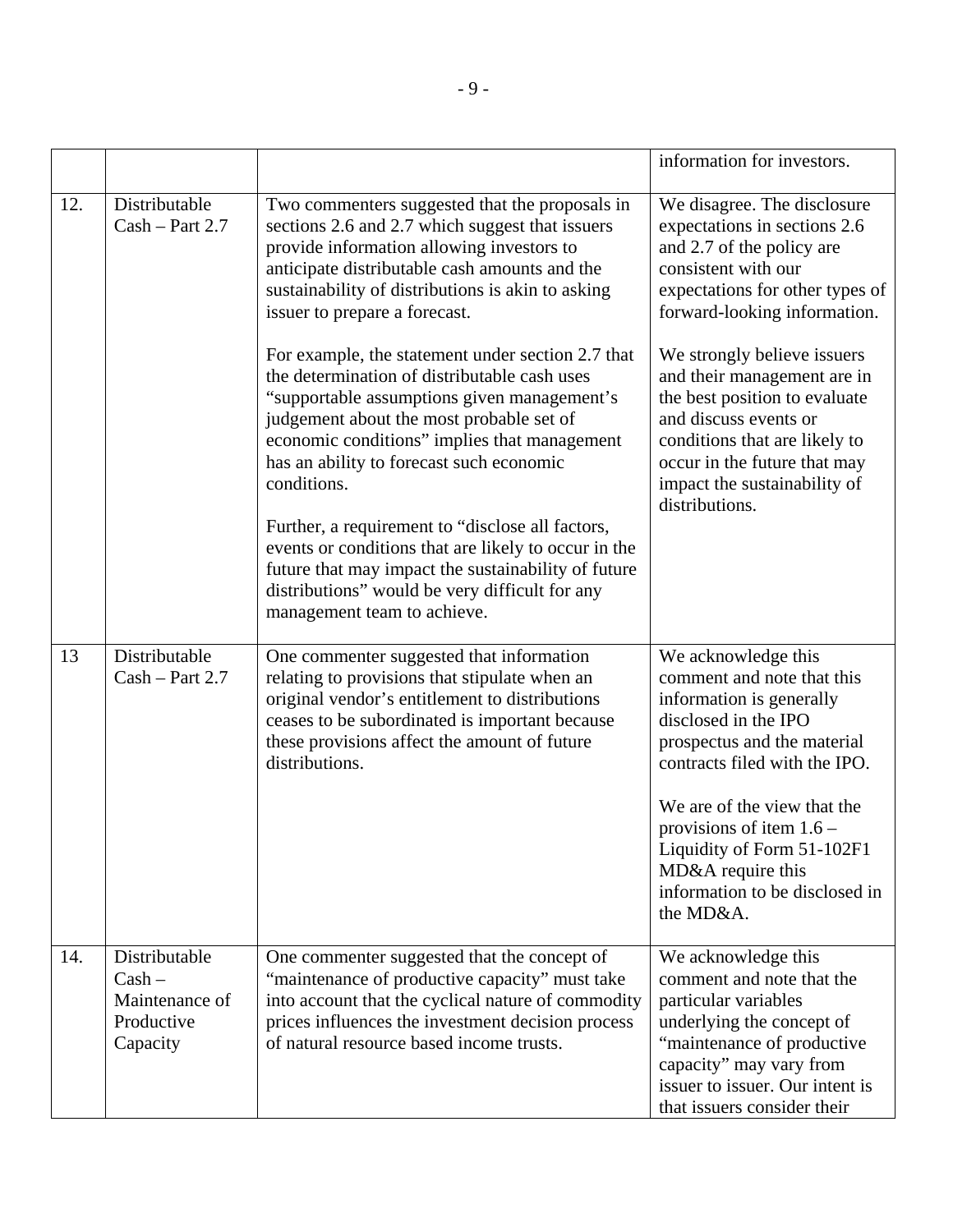|     |                                                                       |                                                                                                                                                                                                                                                                                                                                                                                                                       | particular situation when<br>applying this concept.                                                                                                                                                                                                                                                                                                                                                                                                                                                                                                                   |
|-----|-----------------------------------------------------------------------|-----------------------------------------------------------------------------------------------------------------------------------------------------------------------------------------------------------------------------------------------------------------------------------------------------------------------------------------------------------------------------------------------------------------------|-----------------------------------------------------------------------------------------------------------------------------------------------------------------------------------------------------------------------------------------------------------------------------------------------------------------------------------------------------------------------------------------------------------------------------------------------------------------------------------------------------------------------------------------------------------------------|
| 15. | Distributable<br>$Cash -$<br>Maintenance of<br>Productive<br>Capacity | One commenter suggested that practical<br>limitations exist in determining a distributable<br>cash adjustment for maintenance of productive<br>capacity.<br>The commenter suggested that requiring<br>disclosure about potential commitments for<br>replacing and maintaining capital assets is not<br>sufficient to result in a meaningful discussion of<br>an entity's productive capacity maintenance<br>strategy. | We acknowledge this<br>comment and as a result, did<br>not prescribe how issuers<br>should calculate their<br>distributable cash adjustment<br>to maintain productive<br>capacity.<br>We expect issuers to have<br>extensive knowledge about<br>the operations of their<br>underlying entities and to be<br>able to reasonably determine<br>their current and future cash<br>needs to maintain productive<br>capacity. This determination<br>will likely vary from trust to<br>trust and may be based on<br>actual capital expenditures<br>incurred in prior periods. |
| 16. | <b>Material Debt</b><br>Part $3 - A$ .                                | One commenter suggested that the debt disclosure<br>would be enhanced by including disclosure of<br>how much of the debt is secured and what assets<br>have been pledged as security, and what entity<br>level the debt is being issued at.<br>On an ongoing basis, disclosure of covenants and<br>how the trust is performing relative to each<br>measure is important.                                              | Details about debt are<br>generally disclosed in the IPO<br>prospectus and in the material<br>contract(s) relating to the<br>debt.<br>We have considered the<br>comment about ongoing<br>covenant disclosure and are of<br>the view that the provisions of<br>item $1.6$ – Liquidity of Form<br>51-102F1 MD&A generally<br>require similar information to<br>be disclosed in the MD&A.                                                                                                                                                                                |
| 17. | <b>Material Debt</b><br>Part $3 - A$ .                                | One commenter suggested that a separate<br>category on SEDAR be included to identify<br>material contracts.                                                                                                                                                                                                                                                                                                           | SEDAR currently has a<br>category for material<br>contracts called "Other -<br>material contract(s)".                                                                                                                                                                                                                                                                                                                                                                                                                                                                 |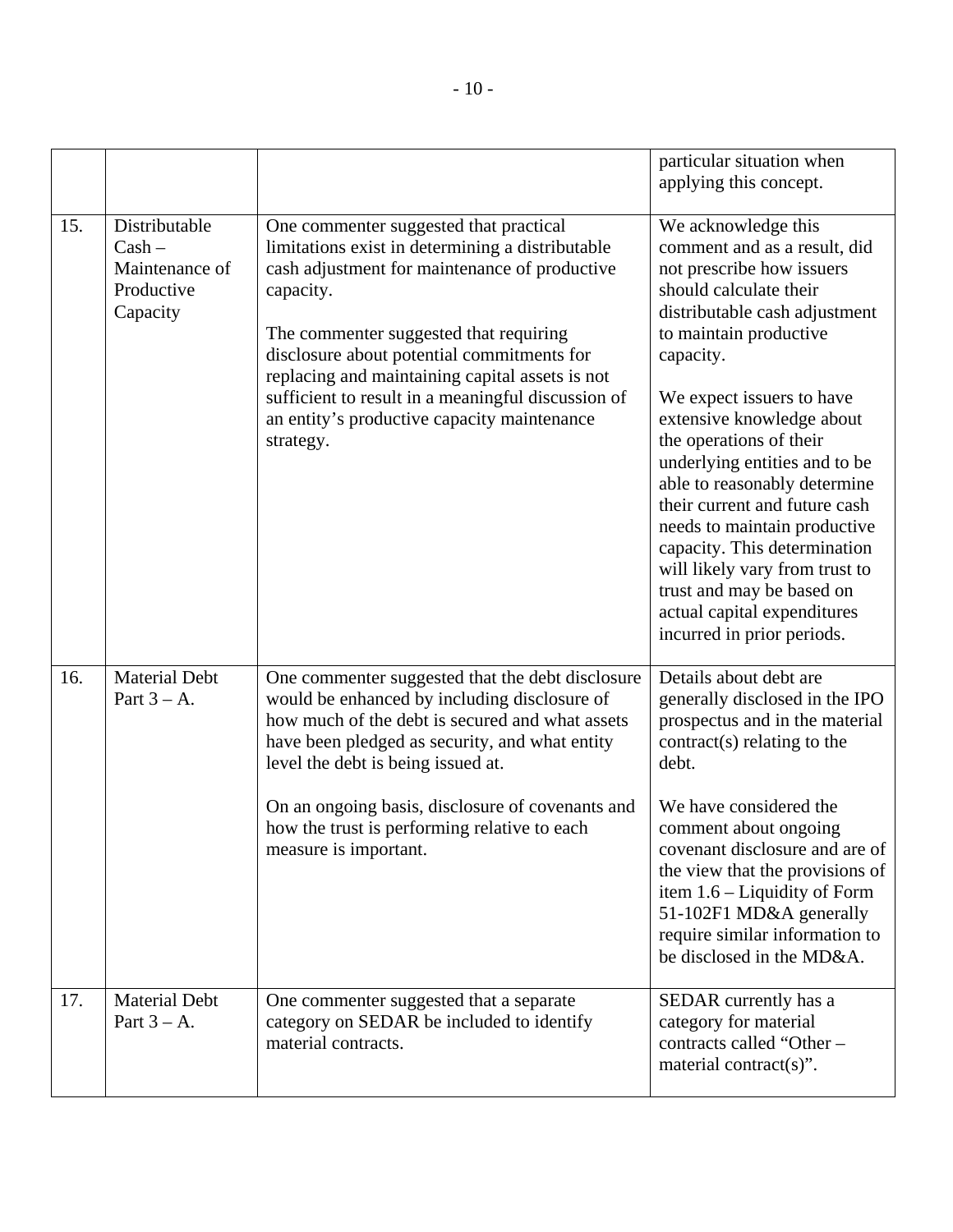| 18. | <b>Material Debt</b><br>Part $3 - A$ .      | One commenter suggested that debt obligations<br>also be disclosed in the annual proxy circular in<br>situations where debt covenants are in danger of<br>being breached.                                                                                                                                                                         | We disagree. We believe that<br>this information is more<br>appropriately disclosed in the<br>MD&A and/or in a material<br>change report (Form 51-<br>102F2), if applicable.                                                                                                                                                                                                                                                                                                                                 |
|-----|---------------------------------------------|---------------------------------------------------------------------------------------------------------------------------------------------------------------------------------------------------------------------------------------------------------------------------------------------------------------------------------------------------|--------------------------------------------------------------------------------------------------------------------------------------------------------------------------------------------------------------------------------------------------------------------------------------------------------------------------------------------------------------------------------------------------------------------------------------------------------------------------------------------------------------|
| 19. | <b>Material Debt</b><br>Part $3 - A$ .      | One commenter suggested that debt agreements<br>are normal course contracts and that they need not<br>be filed on SEDAR. The filing of these<br>agreements can confuse and overwhelm the<br>reader, and these agreements often contain<br>confidentiality conditions imposed by lenders.                                                          | We disagree. We continue to<br>believe that, in most cases,<br>agreements relating to the<br>material debt that have been<br>negotiated with a third-party<br>lender other than the issuer<br>will be material contracts<br>under Rule 41-501 and NI 51-<br>102 (or their respective<br>successors) if terms of those<br>agreements have a direct<br>correlation with the<br>anticipated cash distributions.                                                                                                 |
| 20. | <b>Stability Ratings</b><br>Part $3 - B$ .  | One commenter suggested that unsolicited<br>stability ratings be disclosed with the fact that<br>they were unsolicited, and that the disclosure of<br>the source of the rating may be useful.<br>Another commenter suggested that if a poor<br>stability rating has been received, the rating<br>should also appear in the annual proxy circular. | We disagree. We believe that<br>imposing an obligation on<br>issuers to disclose unsolicited<br>stability ratings is not<br>currently justified.<br>Management will not have<br>been involved in preparing<br>the rating and may not even<br>know that a stability rating<br>had been determined.<br>We also disagree that stability<br>ratings be disclosed in annual<br>proxy circulars. We continue<br>to believe that solicited<br>stability ratings should be<br>disclosed in prospectuses and<br>AIFs. |
| 21. | Executive<br>Compensation<br>Part $3 - C$ . | One commenter suggested that management<br>contracts and incentive plans need not be filed on<br>SEDAR if the key details are adequately<br>disclosed elsewhere.                                                                                                                                                                                  | We continue to believe that<br>management contracts and<br>management incentive plans<br>that contain terms which<br>impact distributable cash are                                                                                                                                                                                                                                                                                                                                                           |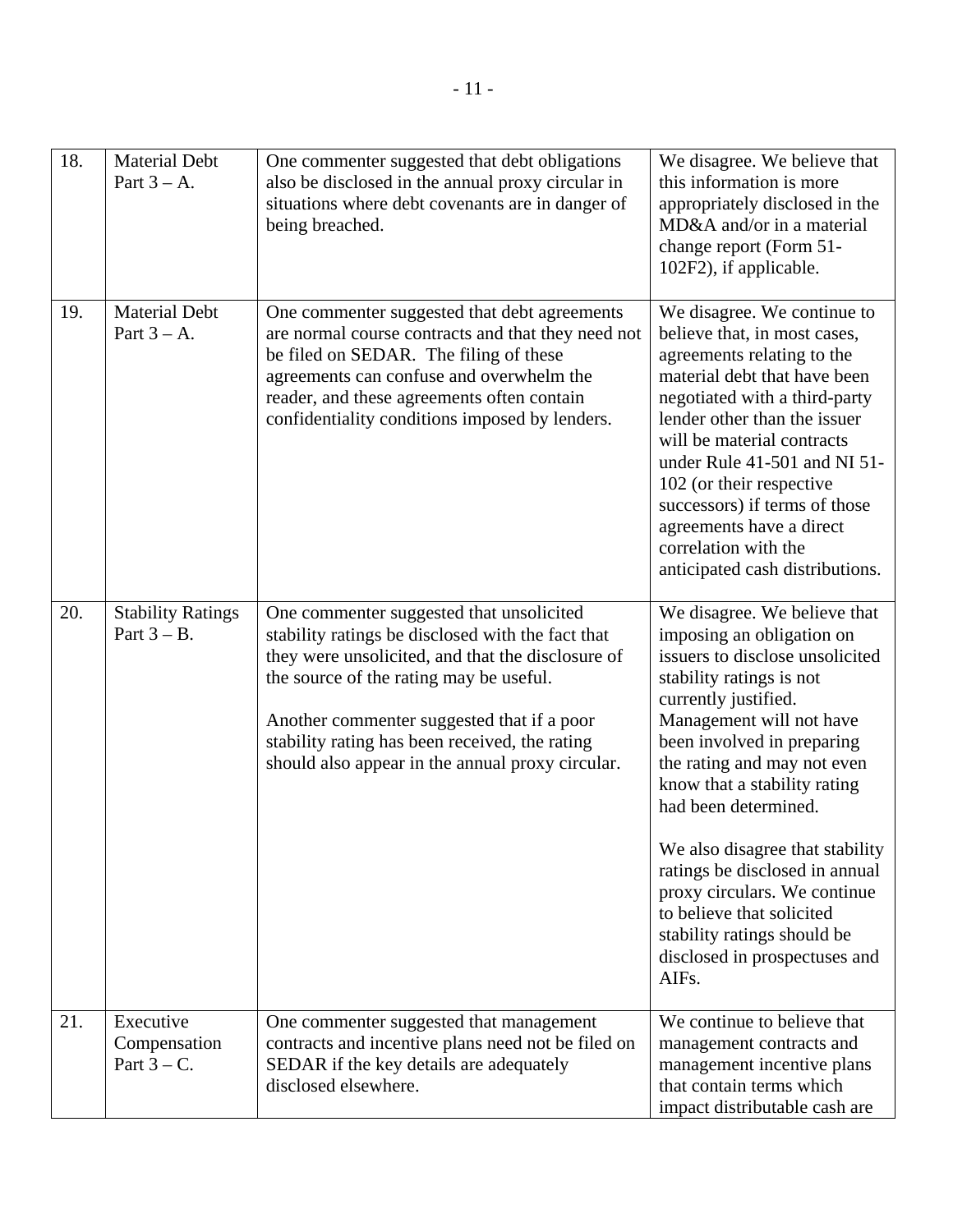|     |                                             |                                                                                                                                                                                                                                                                    | material contracts and should<br>be filed on SEDAR.                                                                                                                                                                                                                                                                                                                                                                                                                                                                                                                                  |
|-----|---------------------------------------------|--------------------------------------------------------------------------------------------------------------------------------------------------------------------------------------------------------------------------------------------------------------------|--------------------------------------------------------------------------------------------------------------------------------------------------------------------------------------------------------------------------------------------------------------------------------------------------------------------------------------------------------------------------------------------------------------------------------------------------------------------------------------------------------------------------------------------------------------------------------------|
| 22. | Executive<br>Compensation<br>Part $3 - C$ . | One commenter suggested that any management<br>contract of the operating entity should be<br>disclosed on SEDAR and either referenced or<br>disclosed in the proxy circular.                                                                                       | We currently expect<br>management contracts and<br>management incentive plans<br>that may have an impact on<br>distributable cash to be filed<br>on SEDAR. We also expect<br>these plans to be disclosed in<br>the prospectus.<br>We note that disclosure of<br>these contracts is also<br>currently required by Form<br>$51-102F5 - Information$<br>Circular (Item 13).<br>We note that disclosure of<br>provisions related to external<br>management companies is<br>currently required by Form<br>$51-102F6 - Statement of$<br><b>Executive Compensation</b><br>(Item $1.4(e)$ ). |
| 23. | Executive<br>Compensation<br>Part $3 - C$ . | One commenter suggested that the compensation<br>of the top five paid named executive officers<br>should be disclosed, whether or not they function<br>at the operating or issuer level.                                                                           | We believe that the existing<br>rules about disclosure of<br>executive compensation will<br>require the disclosure<br>suggested by this comment.<br>We note that proposed<br>amendments to Form 51-<br>$102F6 - Statement of$<br><b>Executive Compensation,</b><br>which are consistent with Part<br>3 of the policy, are currently<br>out for comment.                                                                                                                                                                                                                              |
| 24. | Offering Specific<br>$Issues - Part 4$      | One commenter suggested that requiring issuers<br>to file the full details of valuations in the context<br>of acquisitions would put them at a competitive<br>disadvantage relative to non-trust issuers because<br>confidential details about earnings estimates, | We acknowledge the<br>comment and have removed<br>the expectation that issuers<br>file the valuation report on<br>SEDAR.                                                                                                                                                                                                                                                                                                                                                                                                                                                             |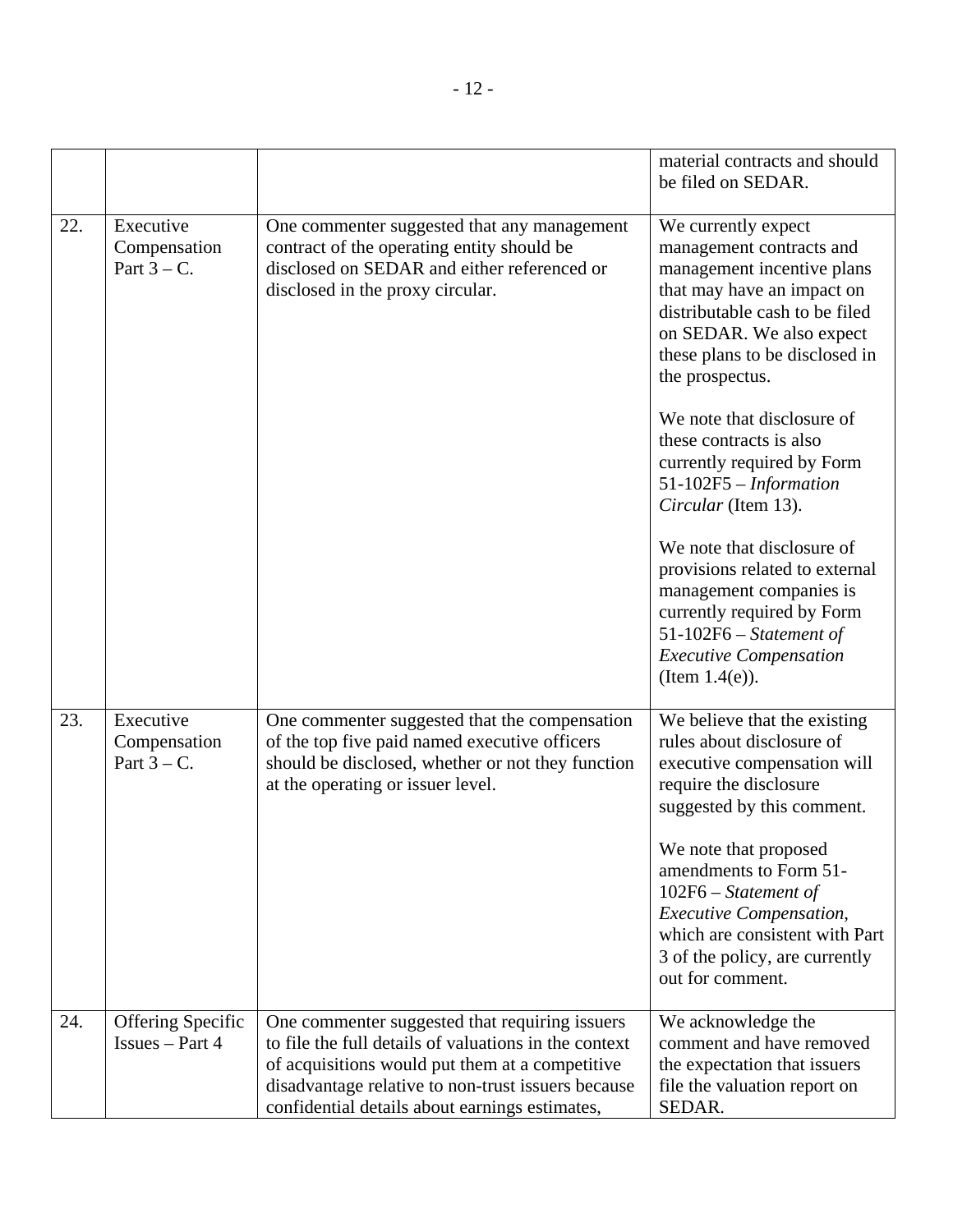|     |                                                                         | synergies, etc. would be required to be disclosed.                                                                                                                                                                                                                                                                                                                                                                                                                                                                                                 |                                                                                                                                                                                                                                                                                                       |
|-----|-------------------------------------------------------------------------|----------------------------------------------------------------------------------------------------------------------------------------------------------------------------------------------------------------------------------------------------------------------------------------------------------------------------------------------------------------------------------------------------------------------------------------------------------------------------------------------------------------------------------------------------|-------------------------------------------------------------------------------------------------------------------------------------------------------------------------------------------------------------------------------------------------------------------------------------------------------|
|     |                                                                         |                                                                                                                                                                                                                                                                                                                                                                                                                                                                                                                                                    |                                                                                                                                                                                                                                                                                                       |
| 25. | <b>Offering Specific</b><br>$Issues - Parts 4.3,$<br>4.4, 4.5 and 4.5.2 | Two commenters stated that many income trusts<br>are acquisitive by nature and expressed concern<br>that the regulator might require the vendor to<br>certify the prospectus disclosure of a trust issuer.<br>Such a requirement would restrict the ability of<br>trusts to make acquisitions and place them at a<br>major competitive disadvantage.                                                                                                                                                                                               | We acknowledge this<br>comment. Currently, vendors<br>are required to certify the<br>prospectus only if they would<br>otherwise be promoters or if it<br>is necessary in the public<br>interest.                                                                                                      |
|     |                                                                         |                                                                                                                                                                                                                                                                                                                                                                                                                                                                                                                                                    | <b>Proposed National Instrument</b><br>41-101 General Prospectus<br>Requirements (NI 41-101)<br>includes proposals regarding<br>certification requirements for<br>prospectuses generally. The<br>proposed NI 41-101 was<br>published for comment on<br>December 21, 2006.                             |
|     |                                                                         |                                                                                                                                                                                                                                                                                                                                                                                                                                                                                                                                                    | We do not propose changing<br>the existing guidance in the<br>policy at this time and have<br>referred this comment to the<br>CSA Committee responsible<br>for NI 41-101.                                                                                                                             |
|     |                                                                         |                                                                                                                                                                                                                                                                                                                                                                                                                                                                                                                                                    | NP 41-201 may be amended<br>to reflect the conclusions<br>reached with respect to NI 41-<br>101.                                                                                                                                                                                                      |
| 26. | Promoter<br>$Liability - Part$<br>4.4                                   | One commenter suggested that the lack of clarity<br>of the terms "selling securityholder" and<br>"promoter" is problematic. The concept under<br>section 4.4 that the formation of an income trust<br>itself constitutes the party as a promoter of the<br>business of the income trust issuer strains the<br>common sense understanding of "promoter" and<br>is inconsistent with the remainder of the policy<br>which focuses on the underlying operating entity<br>as the business of substance.<br>As a result of the October 31, 2006 federal | We acknowledge this<br>comment. Proposed National<br>Instrument 41-101 General<br>Prospectus Requirements (NI<br>41-101) includes proposals<br>regarding certification<br>requirements for prospectuses<br>generally. The proposed NI<br>41-101 was published for<br>comment on December 21,<br>2006. |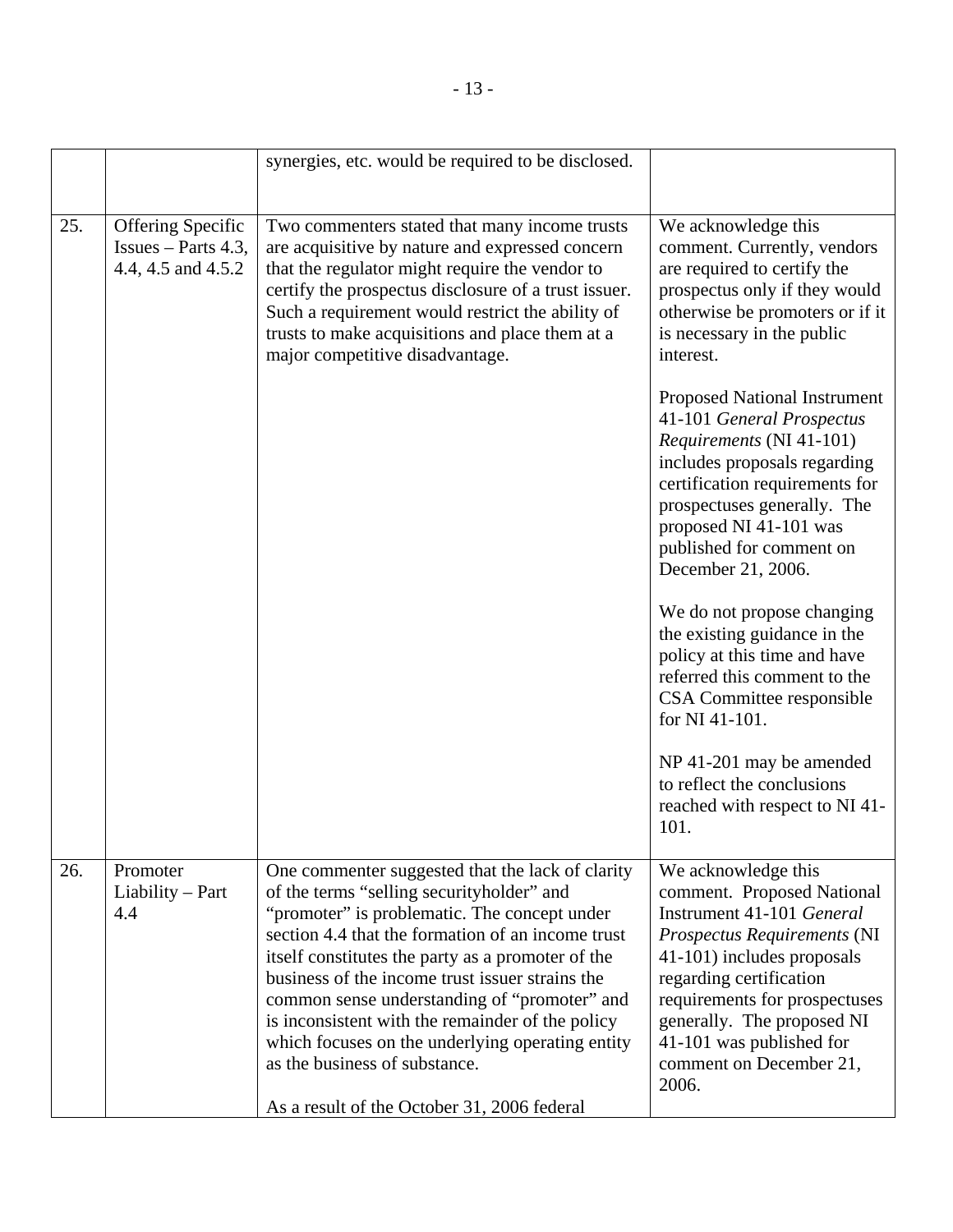|     |                                                        | government announcement on income trusts, the<br>commenter believes that it is unlikely that any<br>new income trusts will be created, and as a result<br>the promoter analysis under section 4.4 will have<br>no further application.<br>The commenter suggested that current attempts to<br>stretch the application of the promoter rules<br>should be put aside in favour of developing a new<br>and more flexible rule that addresses what might<br>more fairly be called "selling securityholder"<br>liability.           | We do not propose changing<br>the existing guidance in the<br>policy at this time and have<br>referred this comment to the<br>CSA Committee responsible<br>for NI 41-101.<br>NP 41-201 may be amended<br>to reflect the conclusions<br>reached with respect to NI 41-<br>101.                                                                                                                   |
|-----|--------------------------------------------------------|--------------------------------------------------------------------------------------------------------------------------------------------------------------------------------------------------------------------------------------------------------------------------------------------------------------------------------------------------------------------------------------------------------------------------------------------------------------------------------------------------------------------------------|-------------------------------------------------------------------------------------------------------------------------------------------------------------------------------------------------------------------------------------------------------------------------------------------------------------------------------------------------------------------------------------------------|
| 27. | Sales and<br>Marketing<br>Materials - Part 5           | Three commenters suggested that income trusts<br>should refrain from using the term "yield" due to<br>its association with fixed income investments and<br>instead use "return on capital" and "return of<br>capital".<br>Another commenter suggested that since yields<br>are determined by the distributions and the market<br>price of the security and because the market price<br>is determined by factors that are outside the<br>influence of the issuer, it is inappropriate for<br>issuers to comment on their yield. | We expect trusts that use the<br>term "yield" to comply with<br>the guidance set out in Part 5<br>including supplemental<br>disclosure distinguishing units<br>from a fixed income security.<br>As discussed in Part 5.1, we<br>believe is important for the<br>issuer to disclose whether it<br>has made all distributions<br>necessary to achieve the<br>previously stated "yield"<br>figure. |
| 28. | Continuous<br>Disclosure – Part<br>6                   | One commenter suggested that disclosing<br>economic return of capital would require complex<br>explanation of these concepts which would result<br>in a discussion that is not meaningful or useful.                                                                                                                                                                                                                                                                                                                           | We disagree. We believe it is<br>important for investors to be<br>aware that a portion of<br>distributions received may<br>represent a repayment of their<br>principal investment. This<br>disclosure will assist investors<br>in assessing the sustainability<br>of distributions.                                                                                                             |
| 29. | Continuous<br>$disclosure -$<br>Maintenance<br>Capital | One commenter suggested that the deduction of<br>"maintenance capital" is extremely difficult to<br>derive for energy trusts.<br>The commenter suggested making the disclosure<br>of "maintenance capital" voluntary for trusts that<br>claim they have a sustainable business model.                                                                                                                                                                                                                                          | We agree with the first<br>comment and have made<br>corresponding changes to Part<br>2.6 of the policy.<br>We disagree with the second<br>comment. We believe that                                                                                                                                                                                                                              |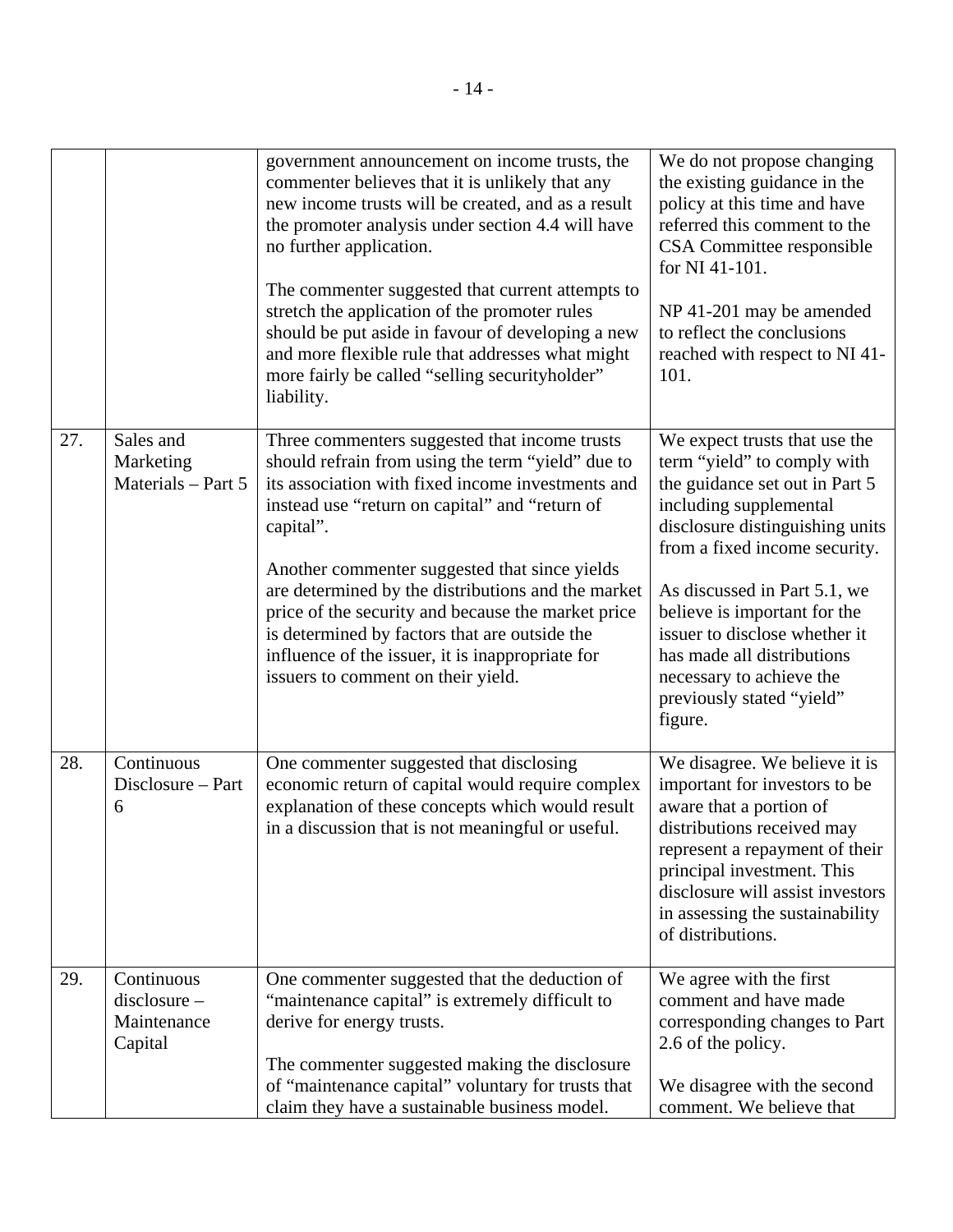|     |                                          |                                                                                                                                                                                                  | adjustments for capital<br>expenditures, whether to<br>maintain productive capacity<br>of the issuer or otherwise,<br>should be included in an<br>issuer's distributable cash<br>reconciliation.<br>We expect issuers that do not<br>claim to have a sustainable<br>business model to adequately                                                                                                                                                                                                                                                                                                                                                                                                                                                   |
|-----|------------------------------------------|--------------------------------------------------------------------------------------------------------------------------------------------------------------------------------------------------|----------------------------------------------------------------------------------------------------------------------------------------------------------------------------------------------------------------------------------------------------------------------------------------------------------------------------------------------------------------------------------------------------------------------------------------------------------------------------------------------------------------------------------------------------------------------------------------------------------------------------------------------------------------------------------------------------------------------------------------------------|
|     |                                          |                                                                                                                                                                                                  | disclose this fact and its<br>implications.                                                                                                                                                                                                                                                                                                                                                                                                                                                                                                                                                                                                                                                                                                        |
| 30. | Continuous<br>Disclosure – Part<br>6.5.2 | Several commenters suggested that there should<br>be a clear distinction made between distributions<br>classified as "return on capital" and distributions<br>classified as "return of capital". | We acknowledge the<br>comment. However, we<br>understand that there are<br>practical limitations that may<br>prevent trusts from making a<br>clear distinction between<br>distributions that are a "return<br>on capital" or a "return of<br>capital" for tax purposes.<br>Despite this limitation, if an<br>issuer's distributed cash, at<br>the end of a period exceeds<br>either its cash flows from<br>operating activities or net<br>income, it should consider<br>whether the excess<br>distributions represent an<br>economic return of capital.<br>When distributions paid<br>represent an economic return<br>of capital, we expect issuers<br>to include disclosure stating<br>this and to discuss the impact<br>on future distributions. |
| 31. | Continuous<br>Disclosure – Part          | One commenter suggested that including net<br>income as one of the measures in the table in the                                                                                                  | We did not intend to imply<br>that net income was a more                                                                                                                                                                                                                                                                                                                                                                                                                                                                                                                                                                                                                                                                                           |
|     | 6.5.2                                    | proposal seemed inconsistent with the earlier<br>assertion that distributable cash is more closely                                                                                               | closely aligned measure to<br>distributable cash than cash                                                                                                                                                                                                                                                                                                                                                                                                                                                                                                                                                                                                                                                                                         |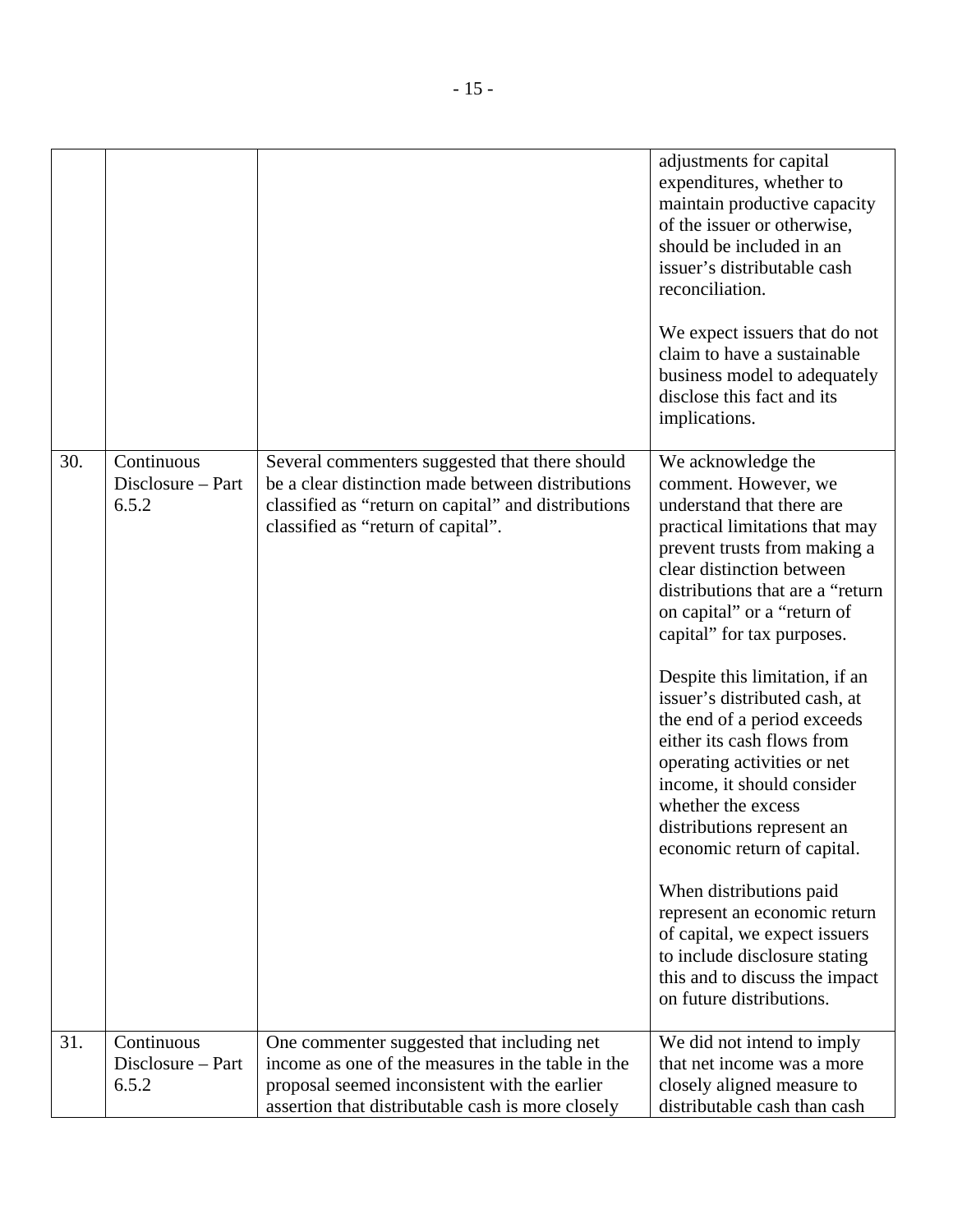|     |                                          | aligned to cash flow from operations.                                                                                                                                                                                                                                                                                                                                                                                                                                                                 | flows from operating<br>activities.<br>Net income is another<br>performance indicator that<br>will assist investors in<br>assessing the financial<br>condition of the trust and, in<br>turn, the sustainability of the<br>trust's distributions.                                                                                                                                                                                                                                               |
|-----|------------------------------------------|-------------------------------------------------------------------------------------------------------------------------------------------------------------------------------------------------------------------------------------------------------------------------------------------------------------------------------------------------------------------------------------------------------------------------------------------------------------------------------------------------------|------------------------------------------------------------------------------------------------------------------------------------------------------------------------------------------------------------------------------------------------------------------------------------------------------------------------------------------------------------------------------------------------------------------------------------------------------------------------------------------------|
| 32. | Continuous<br>Disclosure - Part<br>6.5.2 | One commenter suggested that the discussion of<br>cash flow from operating activities compared to<br>net income is not indicative of the productive<br>capacity of an oil and gas trust since net income<br>includes non-cash items such as future income tax<br>and depletion, depreciation, amortization and<br>accretion (DDA&A). DDA&A is based on<br>historical costs of property, plant and equipment<br>and not the fair market value of replacing those<br>assets in the current environment. | The primary goal of the table<br>in Part 6.5.2 is to show the<br>relationship between the<br>GAAP figures for cash flows<br>from operating activities and<br>net income and historical<br>distributed cash figures. This<br>table and the accompanying<br>disclosure were not intended<br>to indicate the productive<br>capacity of an issuer.<br>If applicable, we expect a<br>discussion of productive<br>capacity to be provided with<br>the issuer's distributable cash<br>reconciliation. |
| 33. | Continuous<br>Disclosure - Part<br>6.5.2 | One commenter suggested that the concept of<br>providing investors with "information about the<br>sources of the distributed cash that they receive,<br>including whether an issuer borrowed amounts to<br>finance distributions" is an exercise in futility<br>since the allocation of cash to specific sources is<br>arbitrary.                                                                                                                                                                     | Existing MD&A disclosure<br>requirements for liquidity and<br>capital resources under NI 51-<br>102F1 sections 1.6 and 1.7<br>give the reader an<br>understanding of the issuer's<br>overall operating and capital<br>requirements compared to<br>their available sources of<br>funding.<br>However, we believe it is<br>important to highlight for the<br>reader cases where cash<br>distributions exceed cash flow<br>from operating activities and                                          |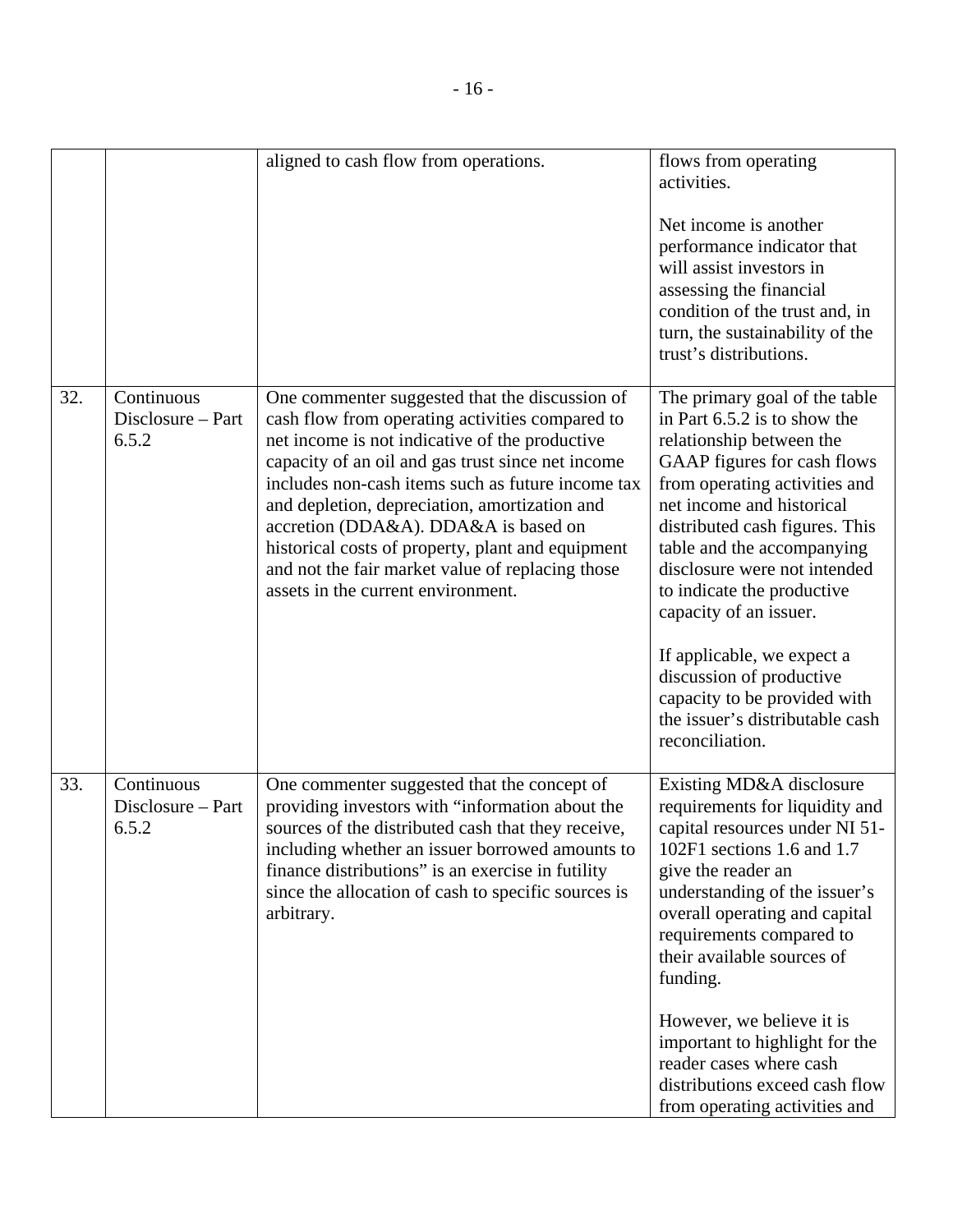|     |                                          |                                                                                                                                                                                                                                   | to explain how the<br>distributions were funded.                                                                                                                                                                                                                                                                                                                                     |
|-----|------------------------------------------|-----------------------------------------------------------------------------------------------------------------------------------------------------------------------------------------------------------------------------------|--------------------------------------------------------------------------------------------------------------------------------------------------------------------------------------------------------------------------------------------------------------------------------------------------------------------------------------------------------------------------------------|
| 34. | Continuous<br>Disclosure – Part<br>6.5.2 | One commenter suggested that the proposed<br>tabular format does not provide additional useful<br>information since all of this quantitative<br>information can be obtained from an issuer's<br><b>GAAP</b> financial statements. | We acknowledge this<br>comment. However, we<br>believe providing additional<br>prominence to specific<br>financial indicators is useful<br>information for investors.                                                                                                                                                                                                                |
| 35. | Corporate<br>Governance -<br>Part 7      | One commenter suggested that information<br>comparing the rights of unitholders of a trust to<br>the rights of corporate shareholders should be<br>included in the proxy circular.                                                | We acknowledge this<br>comment and note that we<br>expect disclosure to be<br>provided in the annual<br>information form under the<br>requirements of Item 15.1 of<br>Form 51-102F2.<br>We also note that this<br>information is generally<br>available in the IPO<br>prospectus and in the material<br>contract filed on SEDAR,<br>which sets out the rights of<br>securityholders. |
| 36. | Corporate<br>Governance -<br>Part 7      | One commenter suggested that operating entities,<br>in addition to issuers, disclose how they will<br>discharge their governance responsibilities.                                                                                | Part 7 of the policy contains<br>our expectation that the issuer<br>disclose how the issuer and<br>the operating entity will<br>satisfy governance<br>responsibilities.                                                                                                                                                                                                              |